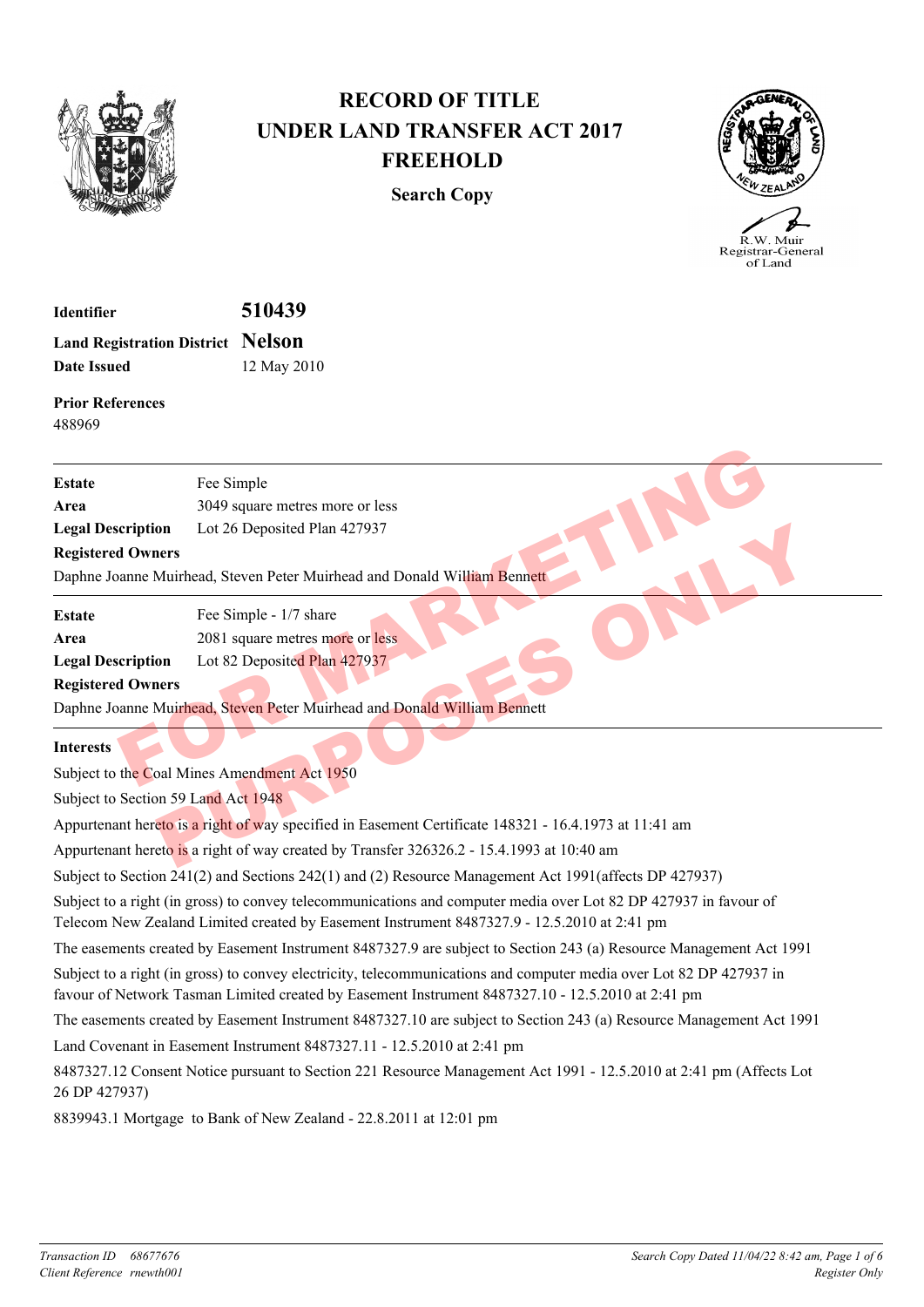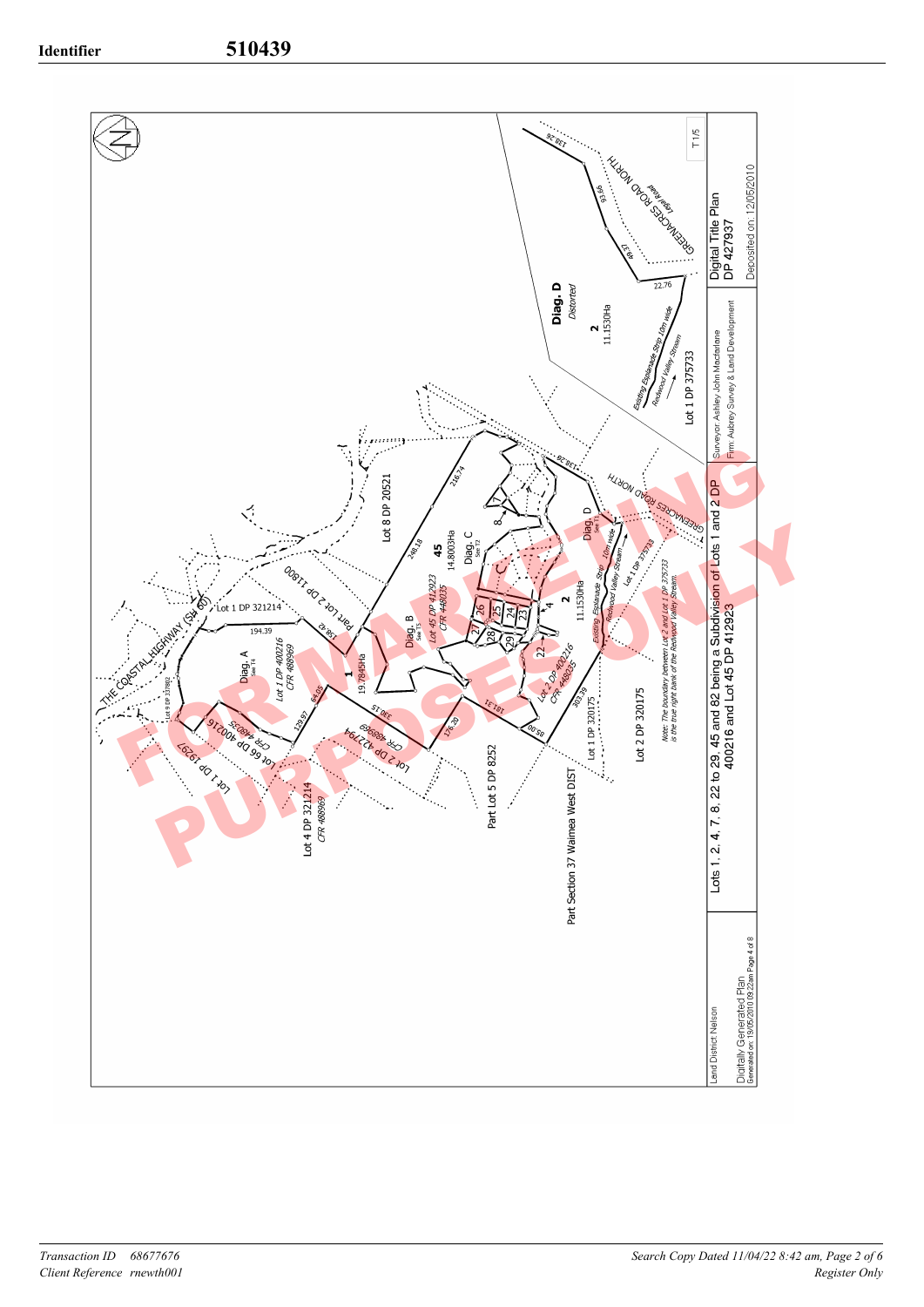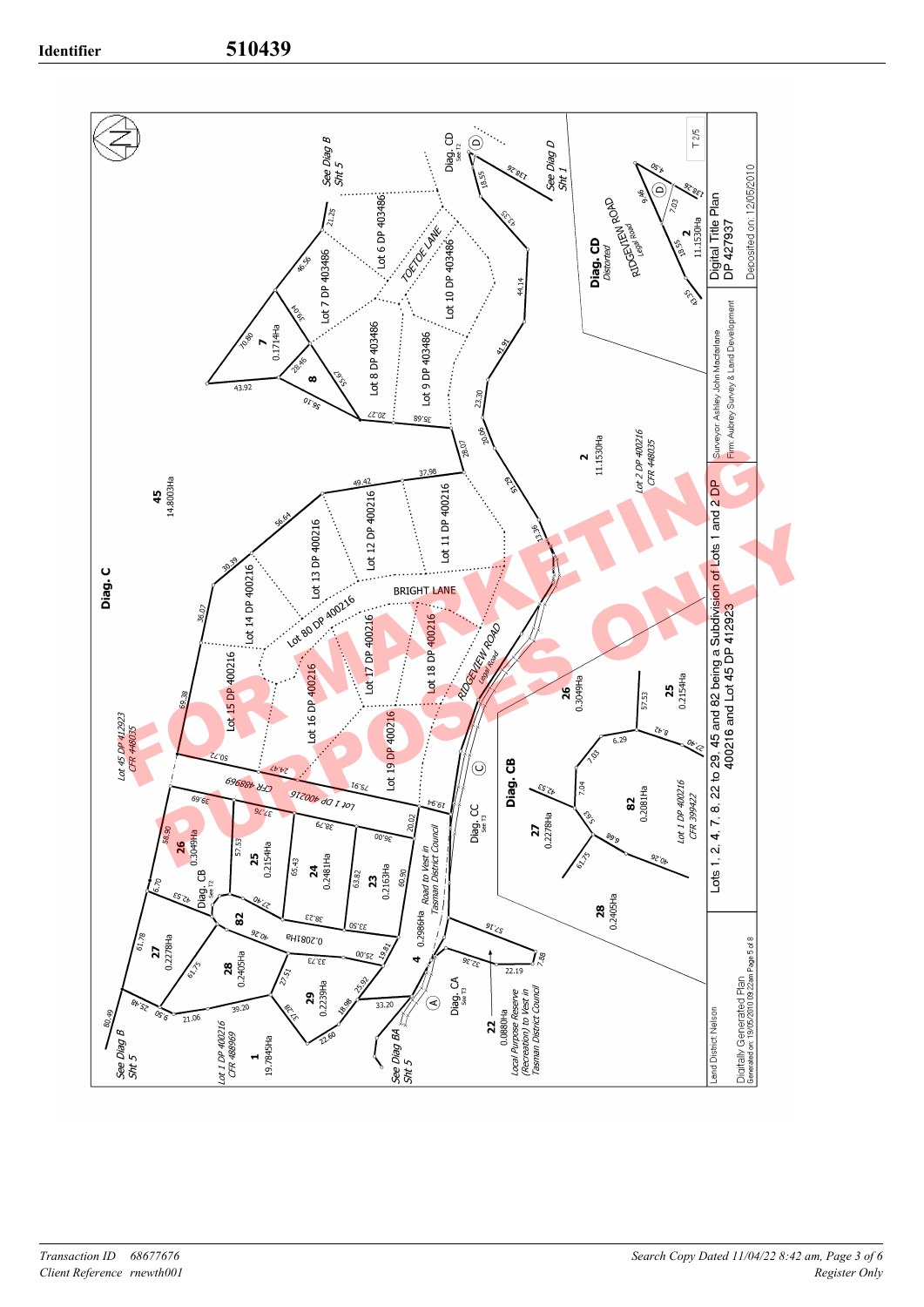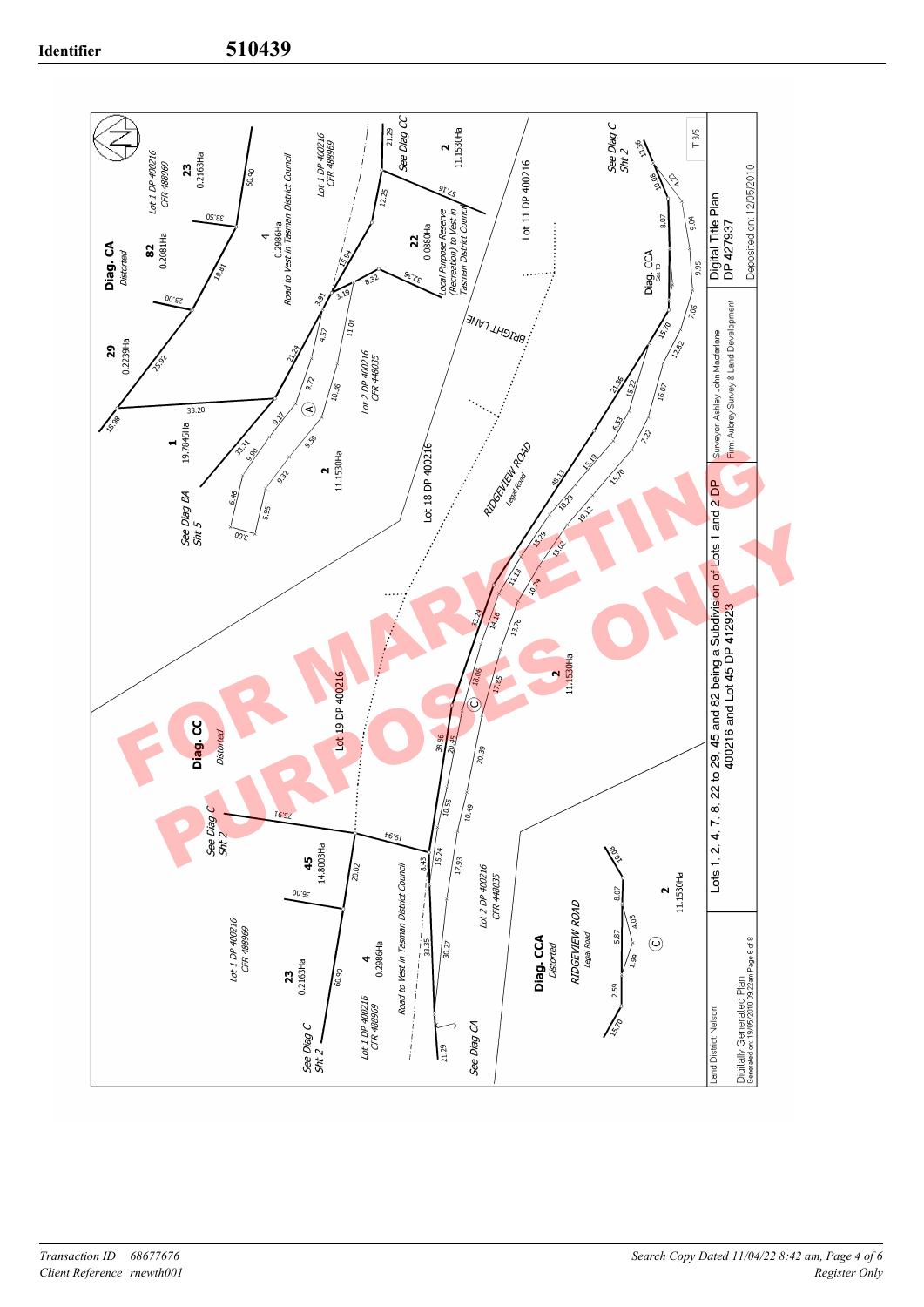**Identifier 510439**